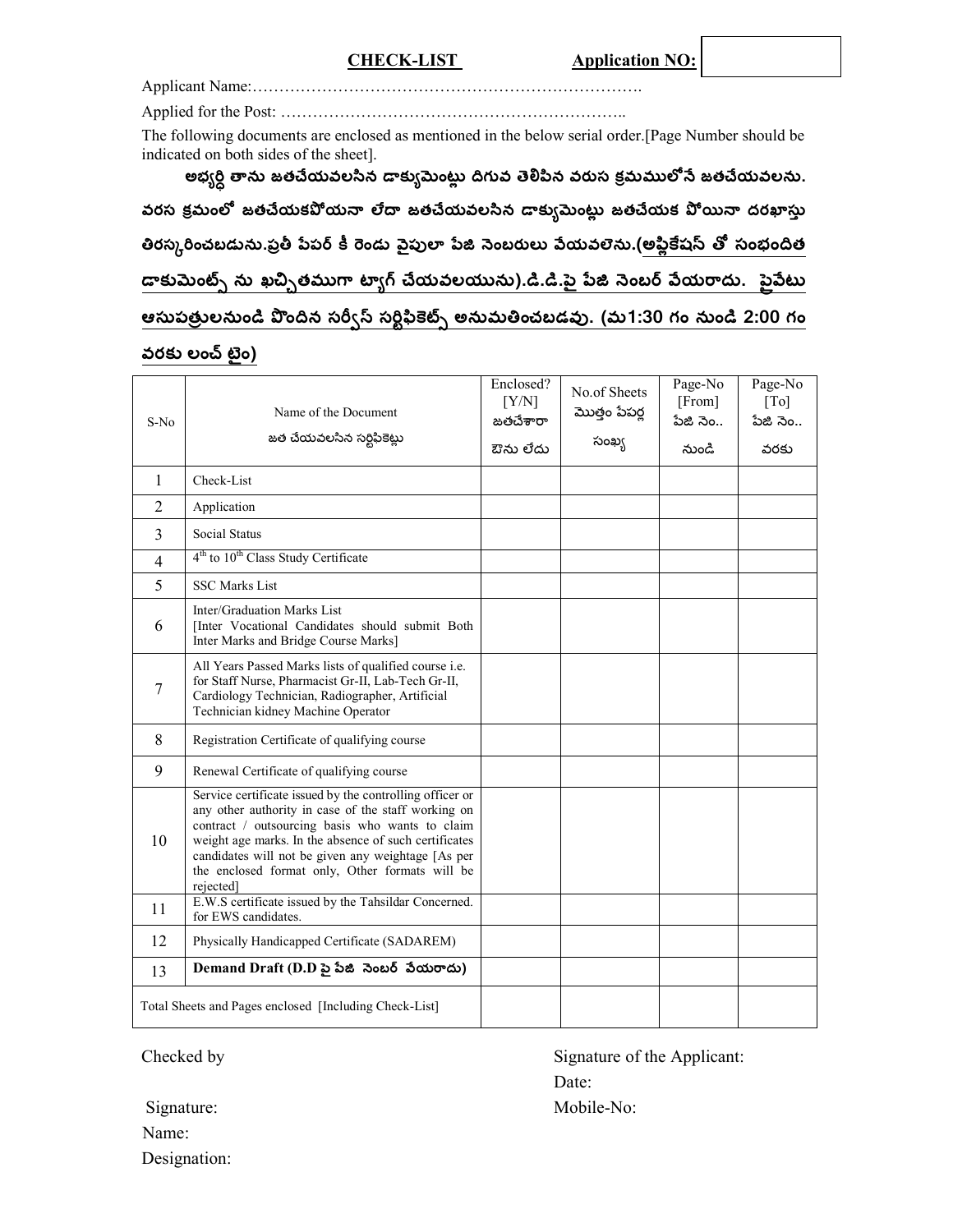#### **GOVERNMENT OF ANDHRA PRADESH KING GEORGE HOSPITAL, VISAKHAPATNAM DISTRICT APPLICATION FORM**

(Recruitment as per Rc. No. 1495554/P1/2020, dated. 03.09.2021 of DME,AP)

To be filled by Office) Application No:

Post for which Application made: (Staff Nurse, Pharmacist Gr-II, Lab-Tech Gr-II, Cardiology Technician, Radiographer, Artificial Technician kidney Machine Operator)

Out Soured/ Contract

| 1.   | Name of the candidate                                                                                                                                                                                                                                                                                                                                                 |    |        |                         |           |          |         |           |           |            |
|------|-----------------------------------------------------------------------------------------------------------------------------------------------------------------------------------------------------------------------------------------------------------------------------------------------------------------------------------------------------------------------|----|--------|-------------------------|-----------|----------|---------|-----------|-----------|------------|
| 2. a | Name of the Father                                                                                                                                                                                                                                                                                                                                                    |    |        |                         |           |          |         |           |           |            |
| 2. b | Name of the Mother                                                                                                                                                                                                                                                                                                                                                    |    |        |                         |           |          |         |           |           |            |
| 2c   | Name of husband / Wife<br>(if married)                                                                                                                                                                                                                                                                                                                                |    |        |                         |           |          |         |           |           |            |
| 3.   | Gender (M/F/TG)                                                                                                                                                                                                                                                                                                                                                       |    |        |                         |           |          |         |           |           |            |
| 4.   | Date of Birth (DD/MM/YY)                                                                                                                                                                                                                                                                                                                                              |    |        |                         |           |          |         |           |           |            |
| 5.   | Social Status /EWS candidates<br>(Please Tick)                                                                                                                                                                                                                                                                                                                        | OC | $BC-A$ | $BC-B$                  | $BC-C$    | $BC-D$   | $BC-E$  | <b>SC</b> | <b>ST</b> | <b>EWS</b> |
| 6. a | Whether Physically Handicapped<br>(Please tick)                                                                                                                                                                                                                                                                                                                       |    |        |                         |           | YES / NO |         |           |           |            |
| 6. b | If yes please mention the category<br>(Please tick)[SADARAM certificate]<br>should be enclosed]                                                                                                                                                                                                                                                                       |    |        | <b>VH</b><br>$\sqrt{2}$ | <b>HH</b> |          | /OH $/$ |           |           |            |
| 7.   | Whether Category of Ex-<br>servicemen/ Sports                                                                                                                                                                                                                                                                                                                         |    |        |                         |           | YES / NO |         |           |           |            |
| 8    | Local Status $\sqrt{If 4^{th}}$ to $10^{th}$ studied<br>in Visakhapatnam district, treated<br>as Local, otherwise Non-Local<br>[Study certificate should<br>be<br>enclosed,<br>otherwise treated<br><i>as</i><br><b>Non-Locall</b><br>స్టడీ సర్టిఫికెట్ లో స్కూలు మరియు జిల్లా<br>వివరాలు<br>ాతర<br>స్పష్టంగా<br>కనిపించవలెను లేనిచో నాస్ లోకల్ గానే<br>పరిగణించబడును |    |        |                         |           |          |         |           |           |            |

Paste latest Passport size photograph and sign across it

Out Sourced Contract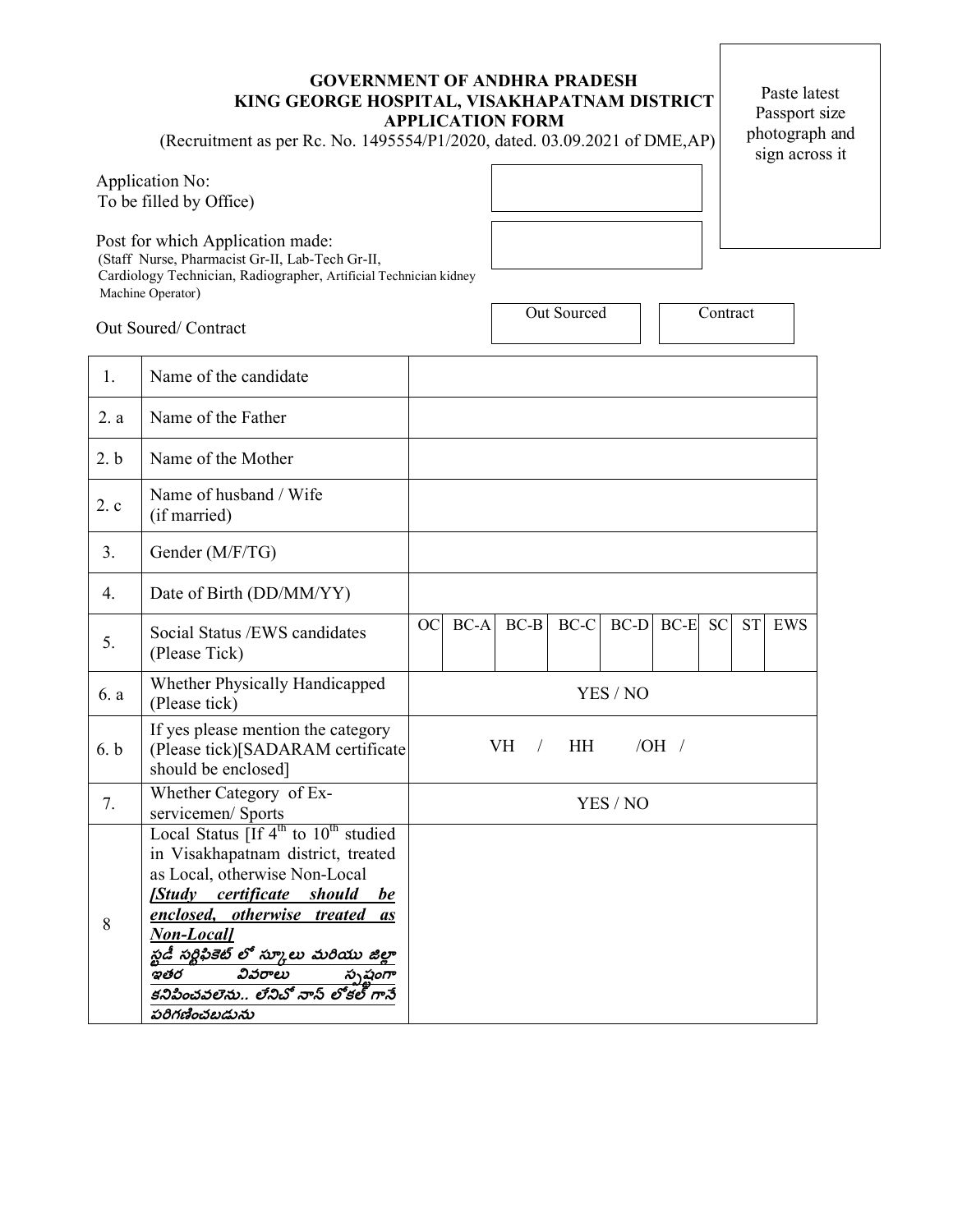## **DETAILS OF SCHOOL EDUCATION**

| <b>CLASS</b> | <b>YEAROF</b><br><b>PASSING</b> | Name of the School and Place of Study | District |
|--------------|---------------------------------|---------------------------------------|----------|
| IV           |                                 |                                       |          |
| V            |                                 |                                       |          |
| VI           |                                 |                                       |          |
| VII          |                                 |                                       |          |
| <b>VIII</b>  |                                 |                                       |          |
| IX           |                                 |                                       |          |
| X            |                                 |                                       |          |

STUDY CERTIFICATES FROM IV TO X SHOULD BE ENCLOSEDOTHERWISE CANDIDATE WILL BE TREATED AS NONLOCAL. *స్ట్రడీ సర్టిఫికెట్ లో స్కూలు మరియు జిల్లా ఇతర వివరాలు స్పష్టంగా కనిపించవలెను.* 

## **EDUCATIONAL QUALIFICATIONS AND MARKS OBTAINED IN THE QUALIFYING EXAMINATION**

Name of the Qualifying Examination Tick  $(\checkmark)$  and specify:

(Nursing, Pharmacy, DMLT ,

Cardiology Technician, CRA/DMIT/DRGA, Artificial kidney Operator): …………………………………

Year of passing: <u>with a set of passing</u>:

Registration No: www.assettechnik.com

Renewal valid Upto: …………………………………….

 $01.10.2021$  తేదీ నాటికి అర్హత లేని రెన్యువల్ సర్టిఫికెట్ ను తిరస్కరించబడుతుంది..

| Year of Passing     | <b>Total Marks</b> | Marks Obtained | % of Marks<br>obtained |
|---------------------|--------------------|----------------|------------------------|
|                     |                    |                |                        |
| П                   |                    |                |                        |
| Ш                   |                    |                |                        |
| IV                  |                    |                |                        |
| Internship [if any] |                    |                |                        |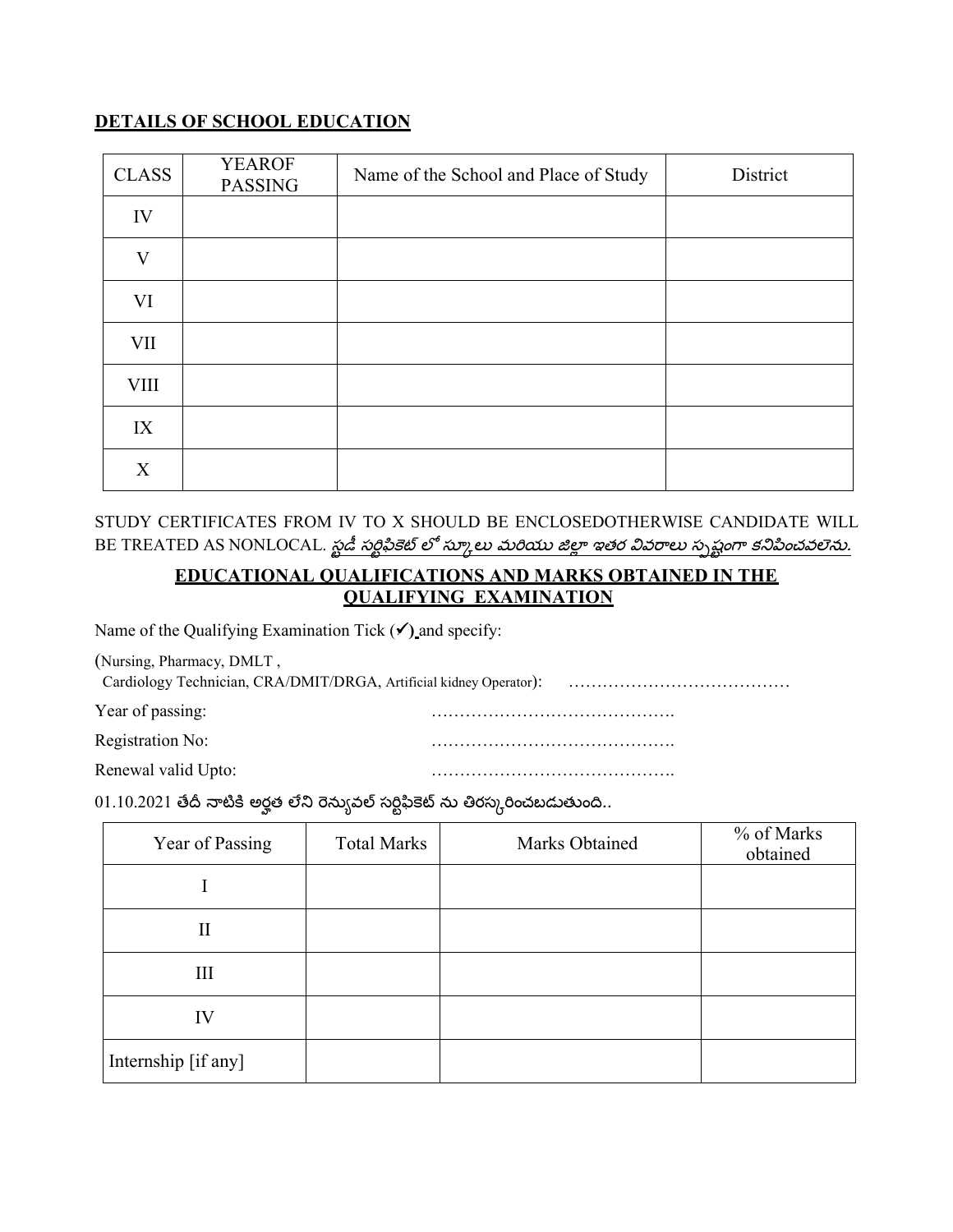# **Application Fee Details**

| DD/Receipt-No | Date | Bank-Name | Amount |
|---------------|------|-----------|--------|
|               |      |           |        |
|               |      |           |        |

## **ADDRESS PARTICULARS:**

| $S-No$         | Description           | Particulars |
|----------------|-----------------------|-------------|
| $\mathbf{1}$   | <b>Applicant Name</b> |             |
| $\overline{2}$ | Father/Husband Name   |             |
| $\overline{3}$ | D.No.                 |             |
| $\overline{4}$ | <b>Street</b>         |             |
| 5              | Village               |             |
| 6              | Mandal                |             |
| $\tau$         | District              |             |
| 8              | PIN                   |             |
| 9              | Mobile-No             |             |
| 10             | Aadhaar-No            |             |
| 11             | Email-ID              |             |

**11.** Experience Certificate in case of contract/Out Sourcing Employees. **(Copy should be Enclosed)**

| Sl.No. | Name of the Hospital | Scheme under which<br>worked |      | Experience | No of years<br>completed |
|--------|----------------------|------------------------------|------|------------|--------------------------|
|        |                      |                              | From | To         |                          |
|        |                      |                              |      |            |                          |
|        |                      |                              |      |            |                          |
|        |                      |                              |      |            |                          |

## **DECLARATION**

I, Smt/ Kum/Sri. D/o,S/o………. ……….. certify that above particulars furnished by me are correct to the best of my knowledge. I also agree that in the event of any of the particulars furnished in my application being found to be incorrect or false at later date my candidature may be cancelled summarily.